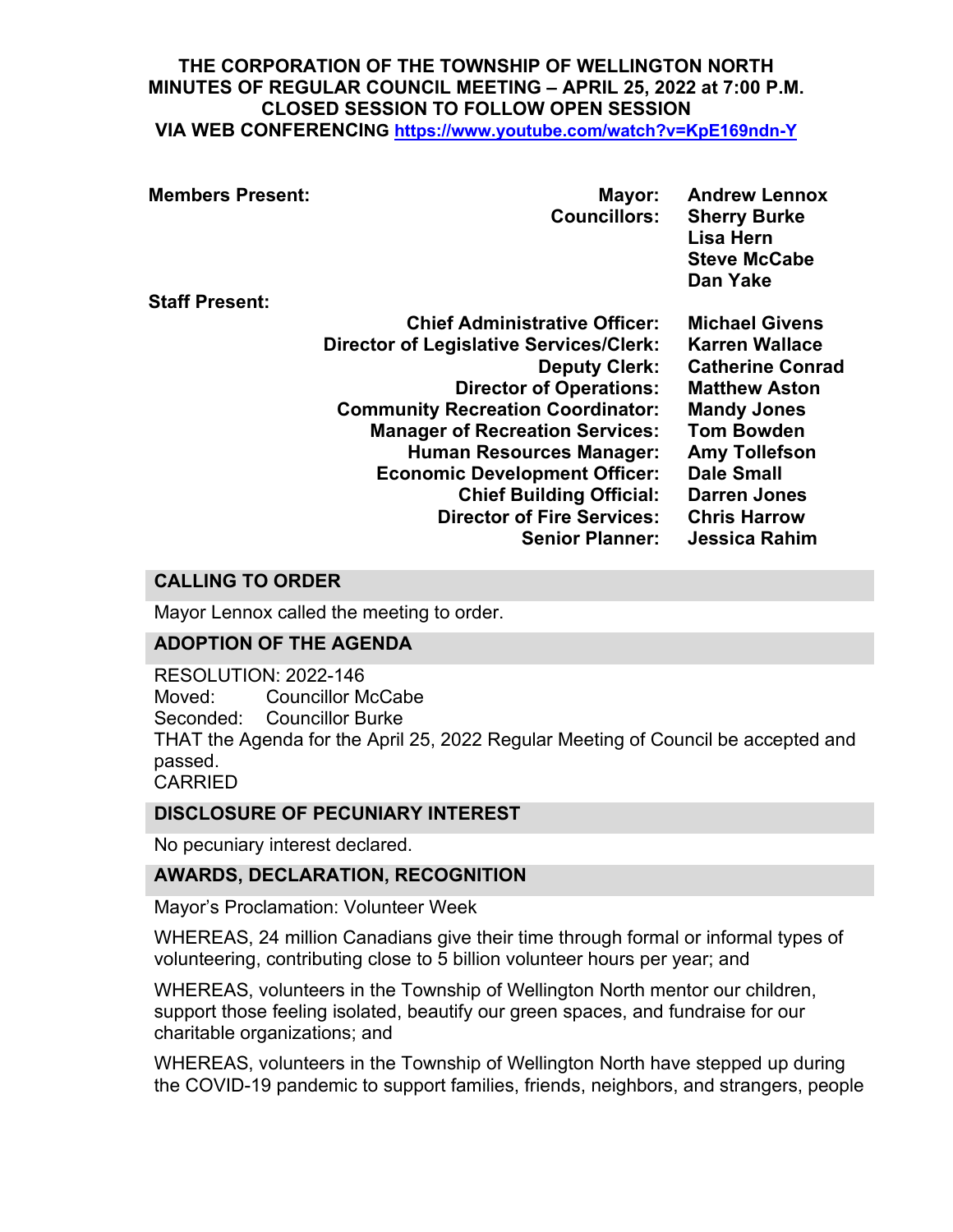standing up to systemic racism, and people sharing insights on how to create a more just and equitable society; and

WHEREAS, the Township of Wellington North's volunteers are individuals, families, workers, retirees, community members of all ages and backgrounds; and

WHEREAS, the collective result of the work done by our communities volunteers is that the Township of Wellington North is a more desirable place to live; and

WHEREAS, organizations in the Township of Wellington North that rely on volunteers include such fundamental organizations as the Louise Marshall Hospital, Cancer Patient Services, MF Community Pantry, Arthur FoodBank, Lynes Blacksmith Shop, MF Fireworks Festival, our Agricultural Societies, Historical Societies, Horticultural Societies, Lions Clubs, Optimist Clubs, Get-in-touch-for-hutch and many more, and

NOW, THEREFORE, I, Andy Lennox, Mayor of the Township of Wellington North do hereby proclaim April 24 – 30th, 2022, as National Volunteer Week, and urge my fellow citizens to recognize the crucial role played by volunteers in our community.

### **COUNTY COUNCIL UPDATE**

Andrew Lennox, Mayor

The County Roads Master Plan process is something that Wellington North use as a model to help navigate what our roads and transportation needs are going to be for the coming years as we anticipate what growth in our community. Things like incorporating the active transportation elements of our transportation plan and creating data driven ways to employ safety features and things on our roads. Last month County Council endorsed several community safety zones, including one on Sligo Road in front of the high school. Using the model, we can look at roads needs from a growth perspective, as well as what we can do to set the stage for what safety features we need to incorporate into our roads to keep them safe for all users, not just vehicles; but also, cyclists, pedestrians, members of our community that use horse and buggy, etc. This is a tool we should look at using soon to plan the needs of our roads for the coming years.

Social Services Department is looking to put together some support services so that if we happen to have those fleeing the conflict in Ukraine come to our community they will have the pieces in place to have housing and the necessary things they need to adapt to living in our communities.

The County is hosting a writer's festival. This is a chance to see what kind of writers we have in our community. It's great to celebrate the talent in our communities.

The Province has announced a funding for a major expansion for Caressant Care in Arthur including significant growth in beds and upgrade of existing spaces.

The County is going through a Municipal Comprehensive Review of the Official Plan. Coming up soon is the land needs requirements needed to carry us through to 2051. Wellington North has significant lands designated as Future Development that we can employ; but, more discussion needs to be had in terms of how we envision our community developing in the future.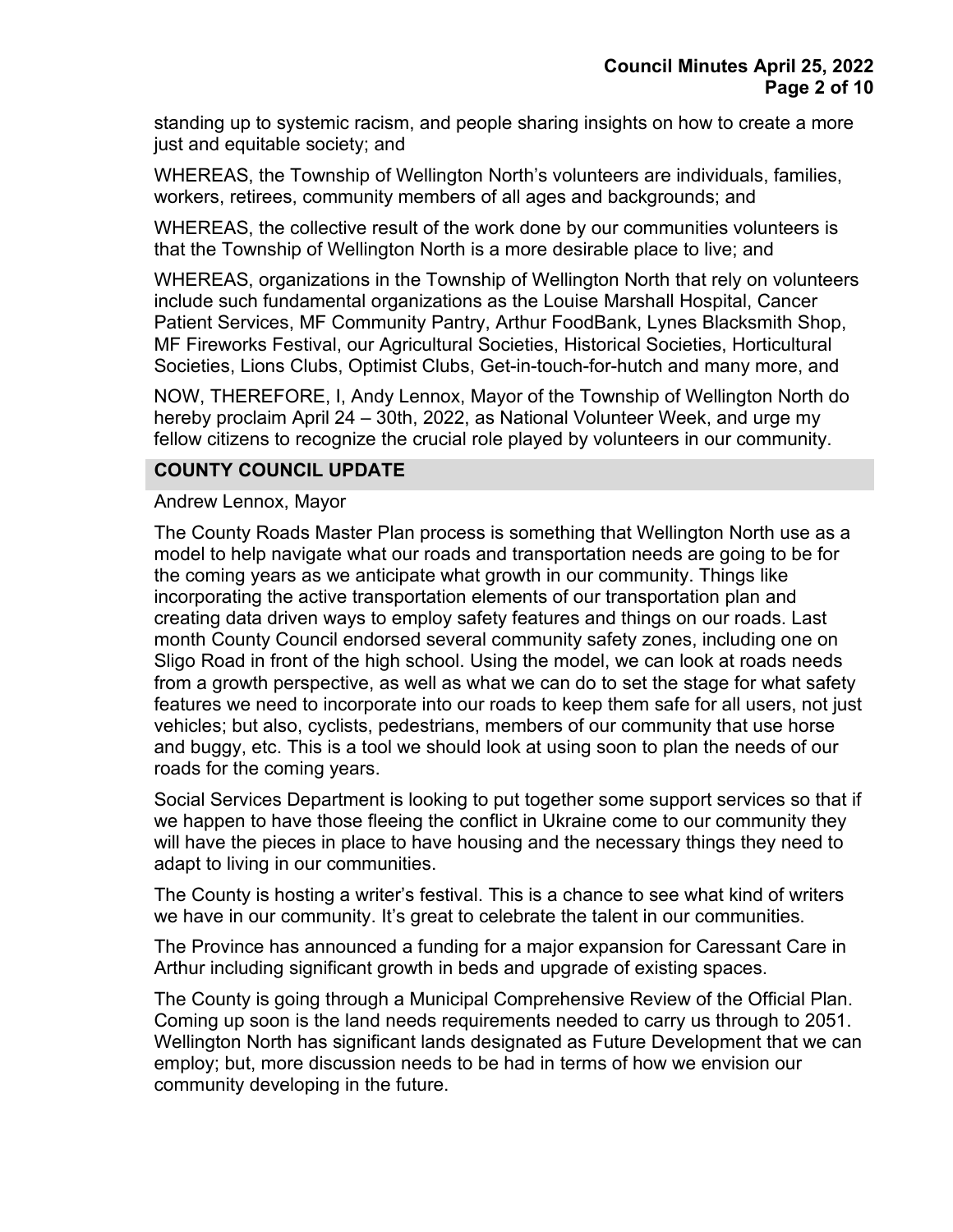Ride Well continues to be a great service, supported by the Province, and delivered by the County. They are looking to move back toward ride sharing, which was stopped during the pandemic. This will help lower costs for people to get around, especially when there are two or three people going to the same place. Ridership is still growing but awareness is still needed.

The Household Hazardous Waste Depot is at Riverstown for the month of April and will be back in December. The first yard waste pick up was held last week. The next one will be the week of May 16<sup>th</sup>. Plans are to do monthly pick ups and twice monthly during leaf season.

### **RECESS TO MOVE INTO PUBLIC MEETING**

RESOLUTION: 2022-147

Moved: Councillor Hern

Seconded: Councillor Burke

THAT the Council of the Corporation of the Township of Wellington North recess the April 25, 2022 Regular Meeting of Council for the purpose of holding a Public Meeting under the Planning Act:

• Kyle Woods, Zoning Amendment CARRIED

### **RESUME REGULAR MEETING OF COUNCIL**

RESOLUTION: 2022-148

Moved: Councillor Yake

Seconded: Councillor McCabe

THAT the Council of the Corporation of the Township of Wellington North resume the April 25, 2022 Regular Meeting of Council at 7:28 p.m. CARRIED

# **ADOPTION OF MINUTES OF COUNCIL AND PUBLIC MEETING**

- 1. Regular Meeting of Council, Aril 11, 2022
- 2. Public Meeting, April 11, 2022

RESOLUTION: 2022-149

Moved: Councillor Burke

Seconded: Councillor Hern

THAT the minutes of the Regular Meeting of Council and the Public Meeting held on April 11, 2022 be adopted as circulated.

CARRIED

# **BUSINESS ARISING FROM PREVIOUS MEETINGS OF COUNCIL**

1. April 11, 2022 Council Meeting re: deputation Markham Waterloo Mennonite Conference, Proposed Mennonite meeting house and Parochial Elementary **School** 

"Council will revisit this matter to discuss how to facilitate a solution, and what it would look like"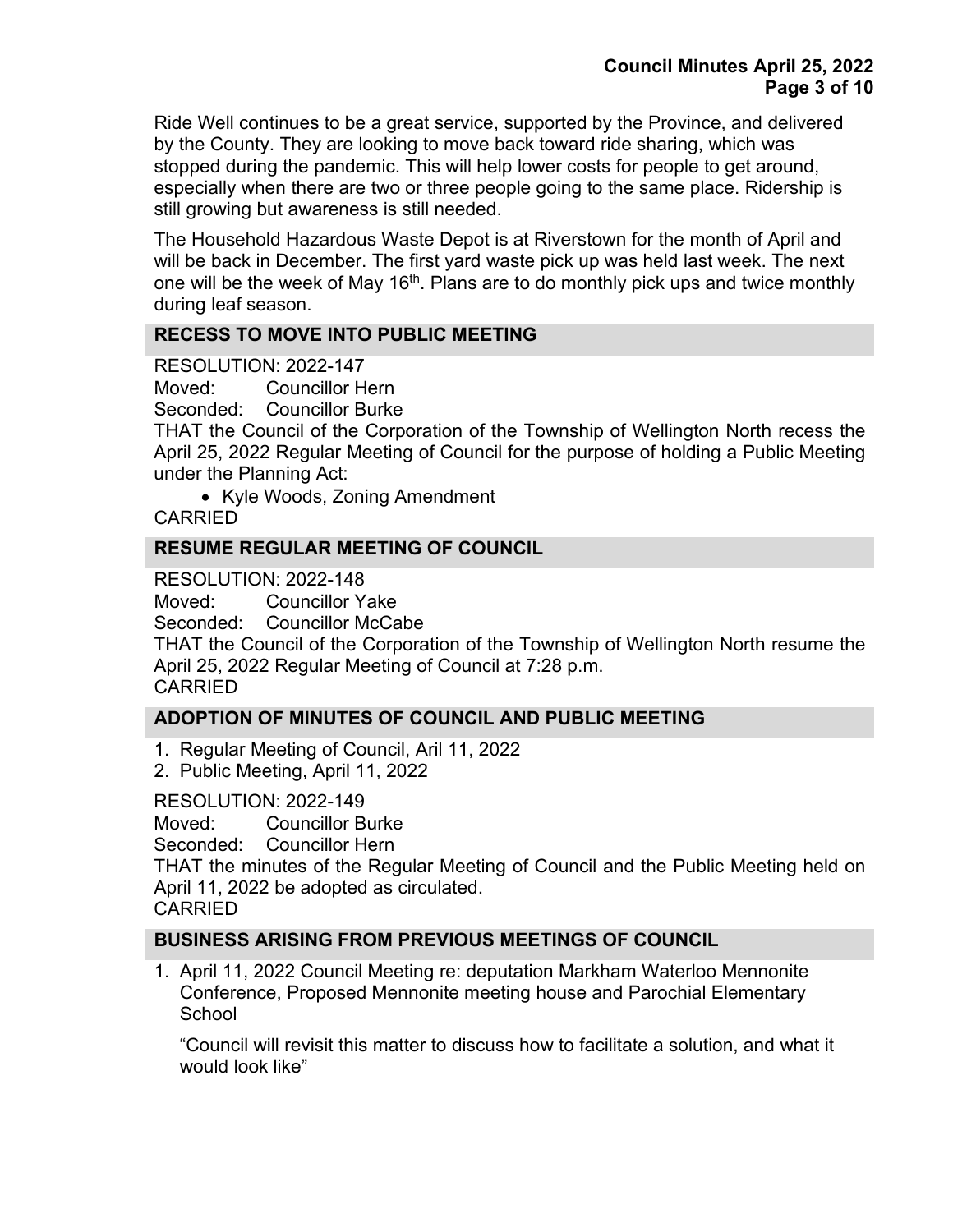### **Council Minutes April 25, 2022 Page 4 of 10**

Previously Council was considering the option of allowing the school and church in a prime agricultural area outside of the urban boundary of Arthur. While the County is the approval authority, a recommendation by Wellington North to the County would carry influence at the County if such an application were to occur. In the interim the Mayor was approached by a property owner in Arthur who is looking to turn some currently classified industrial land to residential and they were having discussion with the Mennonite group to possibly accommodate a church on their property. There is currently an application at the County to redesignate the land from industrial to residential as the owner would like to develop residential on the property. Through the initial land needs study for the Official Plan update there is a need for a small amount more of residential land other than what was already recommended; but, not that whole property. This could offer a possible solution if the Mennonite Church group can work with the developer, it might make an excellent buffer between the residential and the lighter industrial area. Wellington North would have to let the County know that we are supportive of this and ask that they give it serious consideration. There are more than 160 acres, or more, of Future Development lands on the north end of Arthur. It was suggested that it would make sense to redesignate Future Development land along Wells Street to Industrial. For that to happen the current owner will want Council's support to convince the County that this is the right thing to do.

Council was supportive of this option and directed staff to bring this matter to a future agenda on the direction of the Mayor.

### **IDENTIFICATION OF ITEMS REQUIRING SEPARATE DISCUSSION**

2a, 4a, 4b, 6c

### **ADOPTION OF ALL ITEMS NOT REQUIRING SEPARATE DISCUSSION**

RESOLUTION: 2022-150 Moved: Councillor Hern<br>Seconded: Councillor Yake Councillor Yake

THAT all items listed under Items For Consideration on the April 25, 2022 Council agenda, with the exception of those items identified for separate discussion, be approved and the recommendations therein be adopted:

THAT the Council of the Corporation of the Township of Wellington North receive the minutes of the Arthur 150<sup>th</sup> Committee meeting held on April 4, 2022.

THAT the Council of the Corporation of the Township of Wellington North receive the minutes of the Mount Forest Business Improvement Association meeting held on April 12, 2022.

THAT the Council of the Corporation of the Township of Wellington North receive the Vendor Cheque Register Report dated April 19, 2022.

THAT the Council of the Corporation of the Township of Wellington North receive Report CLK 2022-011 being a report on Civil Marriage Solemnization Services; AND FURTHER THAT Council authorizes the Mayor and Clerk to sign a by-law to amend By-law 070-18 to delegate the authority to provide marriage solemnization services within the Province of Ontario to Tasha Grafos;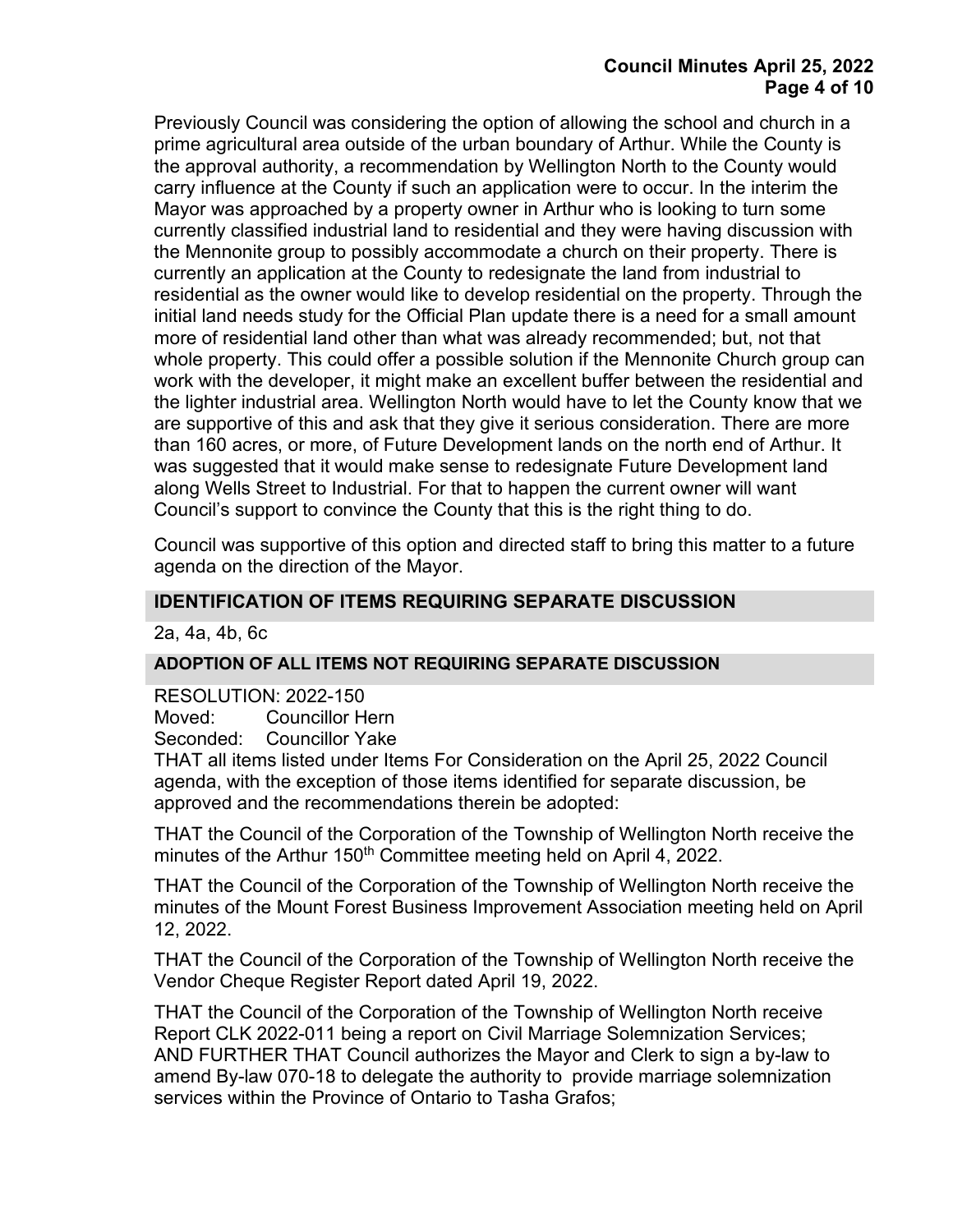AND FURTHER THAT Council authorizes the Mayor and Clerk to sign a by-law to amend Schedule A By-Law 117-21 being a by-law to establish fees and charges for various services provided by the municipality;

AND FURTHER THAT Council authorizes the Mayor and Clerk to sign a by-law to amend Schedule A By- 116-21 being a by-law to adopt a delegation of authority bylaw wherein the Clerk or Designate is hereby delegated to amend the procedures in this by-law from time to time.

THAT the Council of the Corporation of the Township of Wellington North receive the Township of Southgate Notice of Virtual Public Meeting concerning a proposed New Official Plan.

THAT the Council of the of the Corporation of the Township of Wellington North receive The Royal Canadian Legion, Branch #134, Mount Forest correspondence, dated April 11, 2022, requesting approval for placing a tent in their parking lot to host a licensed music/beer tent in conjunction with the Mount Forest Fireworks Festival; AND FURTHER THAT the Council of the of the Corporation of the Township of Wellington North has no objection to The Royal Canadian Legion, Branch #134, Mount Forest application to the AGCO for a temporary extension to their current liquor license for the purpose of their participation in the Mount Forest Fireworks Festival community event on Friday, July 15, 2022 from 3:00 p.m. to 1:00 a.m.; Saturday, July 16, 2022 from 11:00 a.m. to 1:00 a.m.; and Sunday, July 17, 2022 from 12:00 p.m. to 10:00 p.m.

AND FURTHER that staff work with the RCL Branch 134 in submitting their request for a noise exemption and bring the request to a future meeting of Council; AND FURTHER THAT staff work with the RCL Branch 134 in applying for a CIP grant for the cost of the permit fees.

# CARRIED

# **CONSIDERATION OF ITEMS FOR SEPARATE DISCUSSION AND ADOPTION**

RESOLUTION: 2022-151

Moved: Councillor McCabe

Seconded: Councillor Burke

THAT the Council of the Corporation of the Township of Wellington North receive Report EDO 2022-016 being an overview of the April 13th, Growth Housing & Development Public Information Meeting;

AND FURTHER that Council supports the staff recommendation to engage the community in a housing survey to help guide the Townships growth & housing efforts moving forward.

CARRIED

Council directed staff to arrange a Growth Housing & Development Public Information Meeting in Mount Forest in May.

RESOLUTION: 2022-152 Moved: Councillor Yake Seconded: Councillor Hern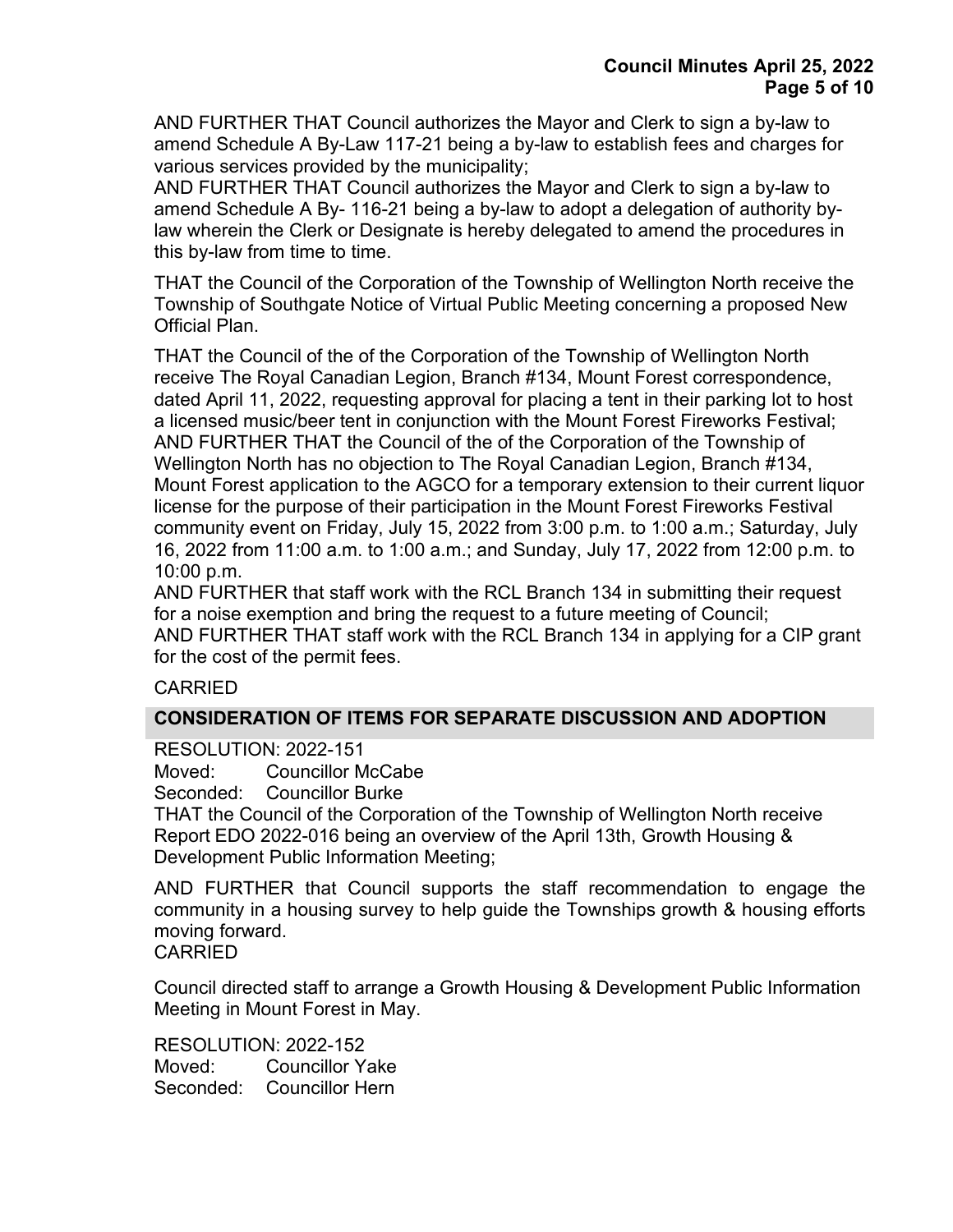THAT the Council of the Corporation of the Township of Wellington North receive Report OPS 2022-016 being a report on the award of the Township's 2022 sidewalk program;

AND FURTHER THAT Council award the request for tender 5528-22 to C&G Concrete at a cost of \$108,625.90 plus applicable taxes;

AND FURTHER THAT Council authorize the Director of Operations or their designate to sign any necessary agreements to execute this project. CARRIED

### RESOLUTION: 2022-153

Moved: Councillor Burke

Seconded: Councillor Hern

THAT the Council of the Corporation of the Township of Wellington North receive Report OPS 2022-017 being a report on the award of the Domville Street reconstruction project;

AND FURTHER THAT Council award the request for tender 5981-22 to Drexler Construction Limited at a cost of \$1,984,970.00 plus applicable taxes;

AND FURTHER THAT Council direct staff increase the budget associated with this project by \$75,000.00;

AND FURTHER THAT Council approve utilization of a combination of Waterwork Reserve Fund and Sanitary Sewer Reserve Fund, respectively, for any water / sewer related overage and unallocated 2022 Ontario Community Infrastructure Funds (OCIF) for any roads related overage to fund the gap between approved budget and actual costs;

AND FURTHER THAT Council authorize the Mayor and Clerk to sign any necessary agreements to execute this project.

CARRIED

RESOLUTION: 2022-154

Moved: Councillor McCabe

Seconded: Councillor Burke

THAT the Council of the Corporation of the Township of Wellington North receive the correspondence dated April 20, 2022, from Geoffrey Gladdy, Director, West Operations, Ministry of Transportation, regarding the Township of Wellington North 2022-23 Connecting Links Program project submission. CARRIED

### **NOTICE OF MOTION**

No notice of motion tabled.

### **COMMUNITY GROUP MEETING PROGRAM REPORT**

Councillor Hern (Ward 3):

• Arthur 150 meeting being held this evening.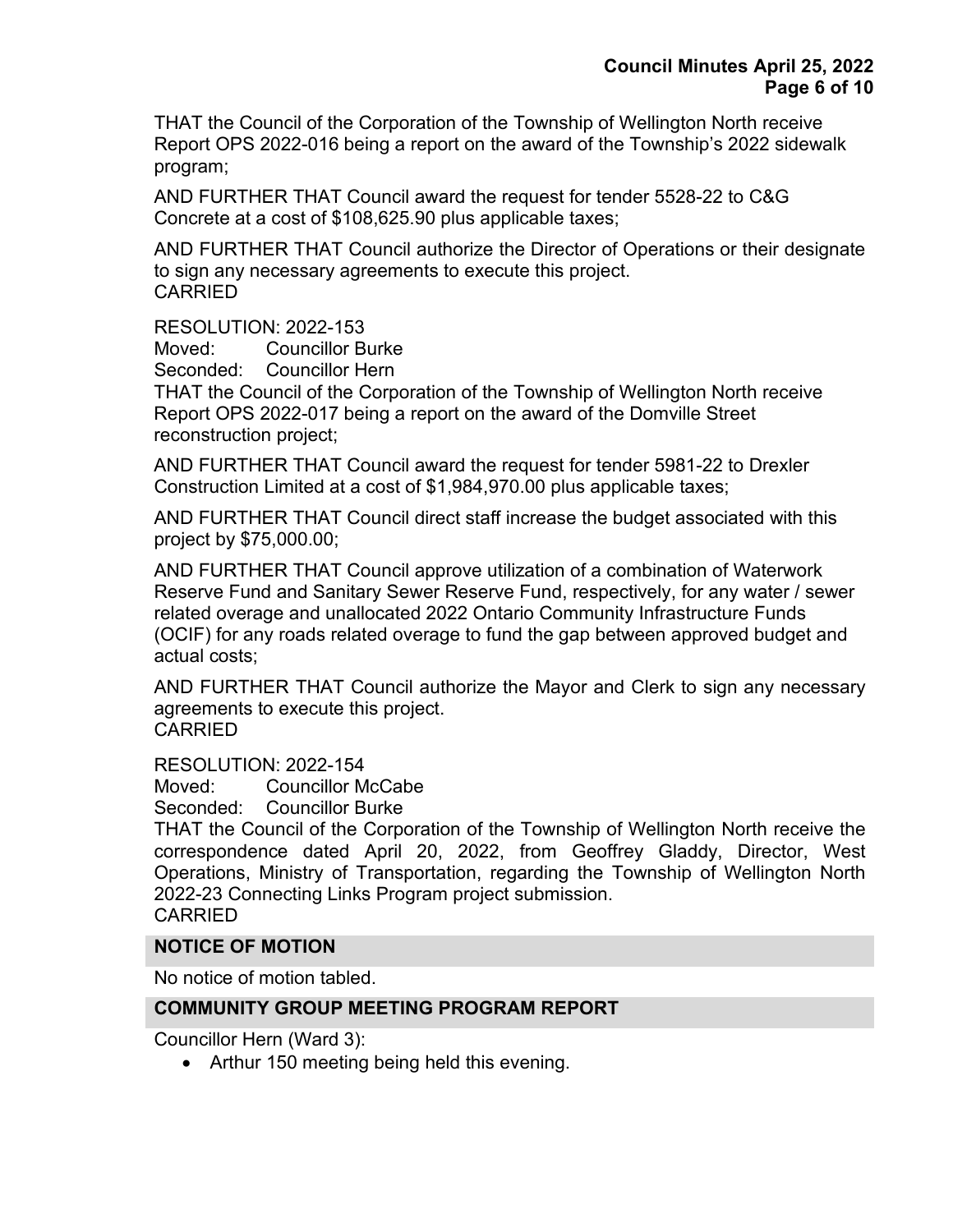- Cultural Roundtable had a new volunteer meeting, and the Committee has identified and recommended several additions to the Committee. A report will be coming to Council.
- Arthur BIA had a good meeting and is planning a hybrid meeting for the next meeting.
- Arthur Chamber of Commerce meeting was cancelled because the growth meeting was the same evening.
- Mount Forest Chamber of Commerce is working on a fall guide

Councillor McCabe (Ward 4):

• Recreation, Parks and Leisure Committee meeting on May 10 at 6:30 p.m. in conjunction with the Mount Forest Aquatics Ad Hoc Advisory Committee for the Mount Forest Pool Fundraising.

Mayor Lennox:

- Attended a meeting with the Mount Forest Lions Club last Wednesday. He spoke about the amount of growth and development and housing needs in our community. The Lions Club inquired about the need for more parks and playgrounds as we grow as they are major contributors to parks and playgrounds in Mount Forest. The pool project was discussed and he was asked if it would be more cost effective to fix the existing pool.
- He was invited to bring greetings to Mount Forest Legion Auxiliary Zone meeting on Sunday.

Council discussed the Mount Forest pool project and the feasibility of fixing the existing pool.

# RESOLUTION: 2022-155

Moved: Councillor McCabe

Seconded: Councillor Hern

THAT the Council of the Corporation of the Township of Wellington North direct staff to bring this item to the next Council meeting for a discussion and decision regarding a feasibility study on rehabilitating the existing pool. **CARRIED** 

# **BY-LAWS**

- a. By-law Number 046-22 being a by-law to authorize the sale of real property South Water Street being Part 1, 61R22145 Mount Forest, Wellington North, PIN: 71053-0049 (LT) (Michael and Amanda Metzger)
- b. By-law Number 047-22 being a by-law to authorize the sale of real property South Water Street being Part 3 and 5, 1R 22145 Mount Forest, Wellington North, PIN: 71053-0049 (LT) (Margaret Reid)

RESOLUTION: 2022-156

Moved: Councillor McCabe

Seconded: Councillor Hern

THAT By-law Number 046-22 and 047-22 be read a First, Second and Third time and enacted.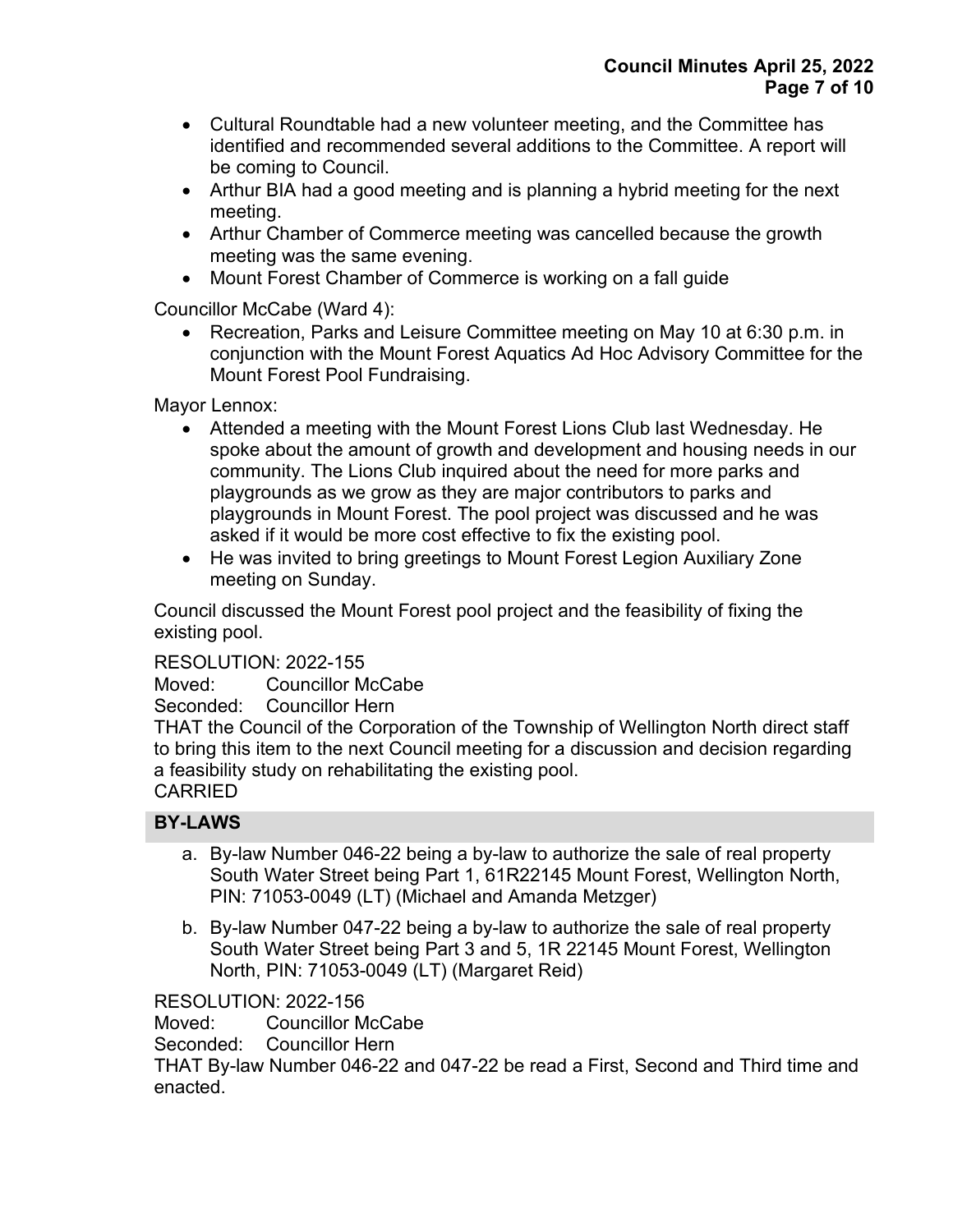### CARRIED

### **CULTURAL MOMENT**

• Celebrating Our Volunteers

Wellington North is blessed to have such a tremendous group of volunteers in our community, and it is important that we take the opportunity to thank and celebrate them for everything they do, to help make Wellington North a great place to live, work and raise a family.

On behalf of council and staff we invite all volunteers in our community to join us on Thursday May 5th, 2022, for our second annual volunteer appreciation dinner.

The celebration will be a drop-in event held between 5:00pm - 7:00pm at the Arthur & Area Community Centre 158 Domville Street Arthur. The event will include a catered meal, cake cutting and Mayors welcome at 5:30pm.

This celebration will fall one week after the 2022 National Volunteer Week. The 2022 theme is Volunteering Is Empathy In Action and affirms the strong connection between volunteerism and empathy. This profoundly human connection is at the heart of healthier individuals and stronger communities. Empathy is a quality that can help people relate to others and build awareness around different experiences. It connects people in ideas and actions and helps create bonds forged in common goals and aspirations.

Volunteers are the heart of Wellington North, and we look forward to recognizing and celebrating volunteerism in our community. We urge everyone to recognize the crucial role played by volunteers in our community and we hope you can come out and join us on May 5th". Although the registration deadline has passed, we can still accommodate last minute requests. Please email volunteer@wellington-north.com.

Submitted by the Wellington North Cultural Roundtable

### **CLOSED MEETING SESSION**

The meeting is closed pursuant to Section 239 (2) of the Municipal Act, 2001, specifically:

(b) personal matters about an identifiable individual, including municipal or local board employees;

RESOLUTION: 2022-157

Moved: Councillor Burke

Seconded: Councillor McCabe

THAT the Council of the Corporation of the Township of Wellington North go into a meeting at 8:36 p.m. that is closed to the public under subsection 239 (2) of the Municipal Act, 2001, specifically:

(b) personal matters about an identifiable individual, including municipal or local board employees;

CARRIED

1. REPORTS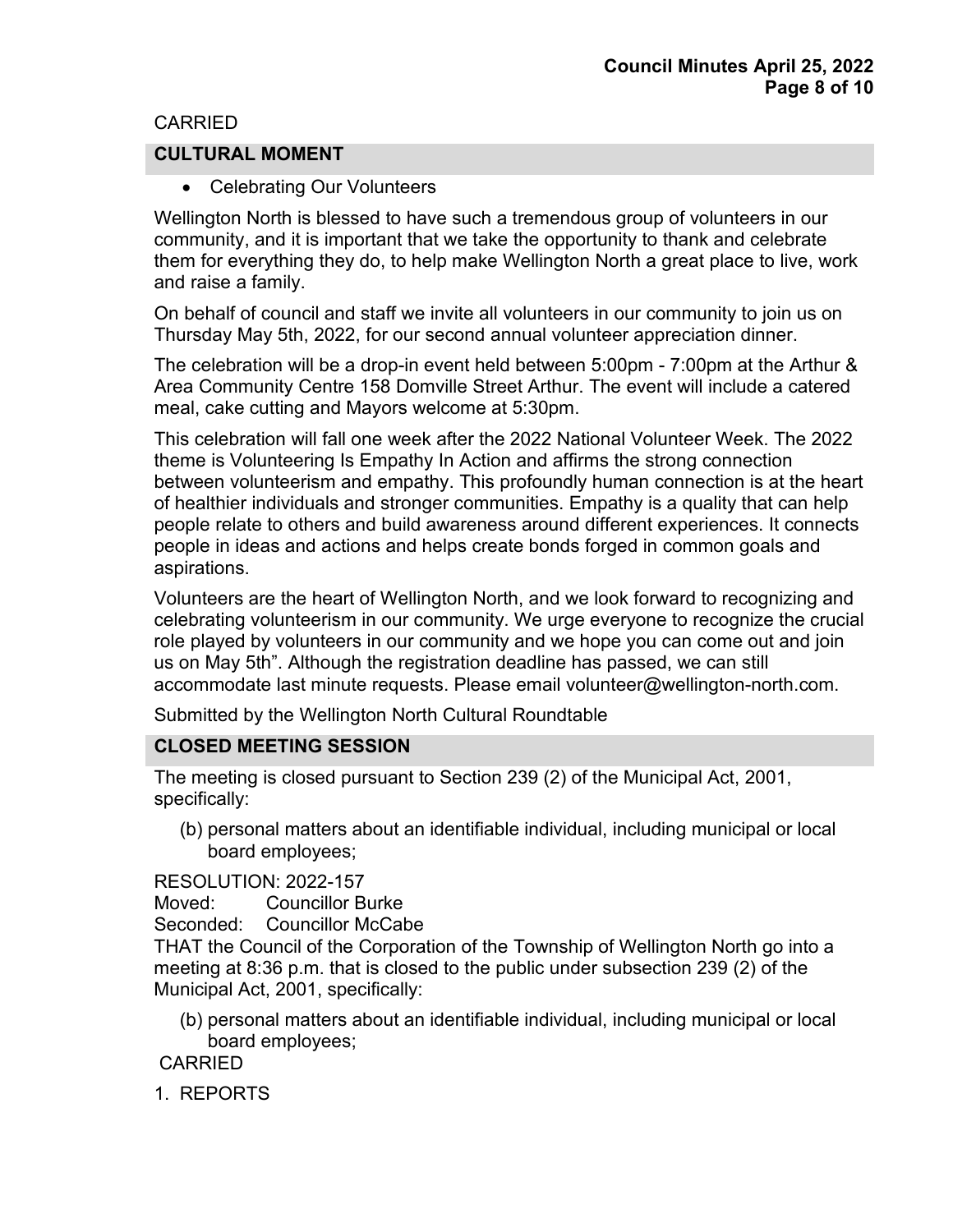- HR 2022-002 being a report on a proposal regarding the Chief Administrative Officer (CAO) position
- 2. REVIEW OF CLOSED SESSION MINUTES
	- April 11, 2022

# 3. RISE AND REPORT FROM CLOSED MEETING SESSION

# RESOLUTION: 2022-158

Moved: Councillor Yake

Seconded: Councillor McCabe

THAT the Council of the Corporation of the Township of Wellington North rise from a closed meeting session at 9:05 p.m.

CARRIED

RESOLUTION: 2022-159

Moved: Councillor Burke

Seconded: Councillor Hern

THAT the Council of the Corporation of the Township of Wellington North receive Report HR 2022-002 being a report on a proposal regarding the Chief Administrative Officer (CAO) position;

AND FURTHER THAT Council appoint Darren Jones Interim CAO – Administration/ Development/Fire for a period not exceeding 6 months effective June 1, 2022;

AND FURTHER THAT Council appoint Matthew Aston Interim CAO –

Operations/Treasury for a period not exceeding 6 months effective June 1, 2022;

AND FURTHER THAT Council authorize the Clerk and Mayor to sign the appointment by-laws.

CARRIED

RESOLUTION: 2022-160

Moved: Councillor McCabe

Seconded: Councillor Yake

THAT the Council of the Corporation of the Township of Wellington North approve the Closed Meeting Minutes of the April 11, 2022 Council Meetings. CARRIED

# **CONFIRMING BY-LAW**

RESOLUTION: 2022-161 Moved: Councillor Hern Seconded: Councillor Burke THAT By-law Number 048-22 being a By-law to Confirm the Proceedings of the Council of the Corporation of the Township of Wellington North at its Regular Meeting held on April 25, 2022 be read a First, Second and Third time and enacted. CARRIED